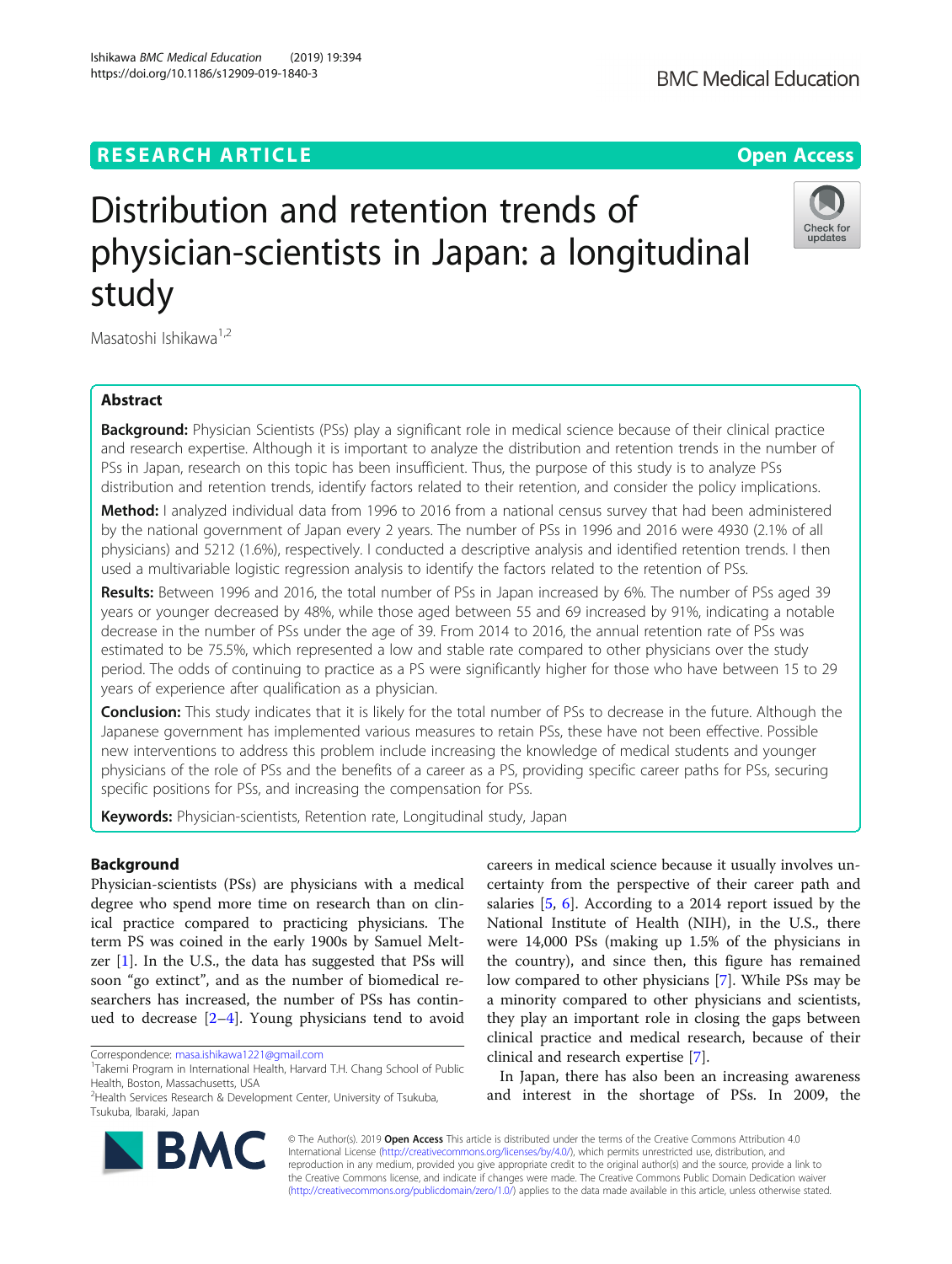Association of Japanese Medical Colleges issued a statement that expressed concern about the future of medical research in Japan and pointed out the urgent necessity for the government to address the situation  $[8]$  $[8]$ ; and in 2010, four academic societies for basic medicine issued a statement expressing a similar concern [\[9](#page-7-0)]. This statement argued that the number of younger physicians who pursue a career as a PS was decreasing because the government had cut research grant funding due to financial difficulties, and in 2004, the government introduced mandatory two-year postgraduate training for all medical graduates. As a consequence of these policies, the proportion of medical research publications in Japan decreased, suggesting that in terms of medical research, Japan was lagging behind other countries and this was an important policy issue to be addressed [\[10\]](#page-7-0).

In the U.S., U.K., and Canada, to solve the shortage of PSs, several universities provide MD-PhD programs [[11](#page-7-0)–[13](#page-7-0)]. In addition, with support from the National Institutes of Health (NIH), some U.S. universities operate medical scientist training programs, in order to nurture PSs [\[11\]](#page-7-0). Students enrolled in these programs are exempt from tuition fees and receive stipends from the NIH for living costs and research expenses. Similarly, 2012 onward in Japan, with the funding of the Minister of Education, Culture, Sports, Science and Technology (MEXT), the number of MD-PhD courses and PS training courses increased in medical schools [[14](#page-7-0)].

The changes in the number of PSs in Japan are captured in the Survey of Physicians, Dentists, and Pharmacists, which is a biennial survey conducted by the Japanese Ministry of Health, Labour and Welfare (MHLW) and the re-sponse rate is estimated to be approximately 90% [[15](#page-7-0)]. However, detailed statistics and individual data, such as changes in the number of physicians by age group and their career paths, are not disclosed [\[16\]](#page-7-0). Koike et al. obtained detailed data with permission from the MHLW and studied the trends in PSs by analyzing the data. They reported that while the number of younger PSs decreased from 1996 to 2008, the total number remained almost unchanged [\[17\]](#page-7-0). However, their study was published in 2010 and they did not examine data from 2008, or the measures implemented to nurture or secure PSs such as MD-PhD courses and PS training courses [\[14\]](#page-7-0).

Using the individual data from the Survey of Physicians, Dentists, and Pharmacists conducted by MHLW, it is possible to investigate empirically what types of physicians decide to become PSs. This research would help to generate data that could be used to examine the reasons behind the uneven distribution of PSs from the perspectives of geography, gender, and age. In addition, although it is important to analyze the distribution and retention trends of PSs and the factors that relate to their retention, there has been insufficient research in this area.

Hence, the objectives of the present study are to evaluate the recent retention trends of PSs in Japan, identify the factors associated with their retention, propose policy implications, and suggest effective intervention methods.

### Method

I obtained approval from the MHLW to use the individual data from this survey for this research. In this study, for each physician in 1996, 2006, and 2016, data on the following were evaluated: registration number, gender, age, years of experience, workplace or facility type (municipality and medical institution type), and area of practice. Physicians who graduated in 2004 advanced to mandatory two-year postgraduate training and became clinicians or physician scientists in 2006. Therefore, since 2004 was a transition period, 2006 was set as a breakpoint. The PSs were identified by the type of facility indicated in their responses. I defined PSs as those who described themselves as (1) staff or graduate students at academic hospitals who were not involved in clinical practice or (2) staff at research institutions. As a result, the number of PSs who were identified in 1996 and 2016 were 4930 (2.1% of all physicians) and 5212 (1.6%), respectively.

To differentiate the PSs geographically, 344 Secondary Medical Areas (SMAs) were identified and used for this study. The municipality borders that altered because of mergers were adjusted based on the borders in 2016. Regarding geography, there are no rural criteria in Japan comparable to the standards of the U.S. Office of Management and Budget  $[18]$  $[18]$ ; thus, the classification used were the MHLW classification position statements regarding the demand for physicians [\[19\]](#page-7-0). The SMAs were then classified into three categories based on the combination of population size and population density in 2016: the first group (urban), second group (intermediate), and third group (rural). Based on the classification used by MHLW, the first group (urban) consisted of areas with a population of at least 1 million or a population density of at least 2000 people/km2 . The second group (intermediate) consisted of areas with a population of at least 100,000 or a population density of at least 200 people/km<sup>2</sup>. The third group (rural) consisted of areas that did not belong to the first or second groups. In this study, physicians who were in the same group of SMAs throughout the study period were considered retained physicians, and this applied to PSs.

The number of physicians per 100,000 people in each group of SMAs was calculated using the data for the total number of physicians and total population taken from the National Census  $[20]$  $[20]$ . To account for the differences between the years of the physician data (1996, 2006, and 2016) and the years of the population data (1995, 2005, and 2015), I applied the 1996 physician data to the 1995 population data, the 2006 physician data to the 2005 population data, and the 2016 physician data to the 2015 population data.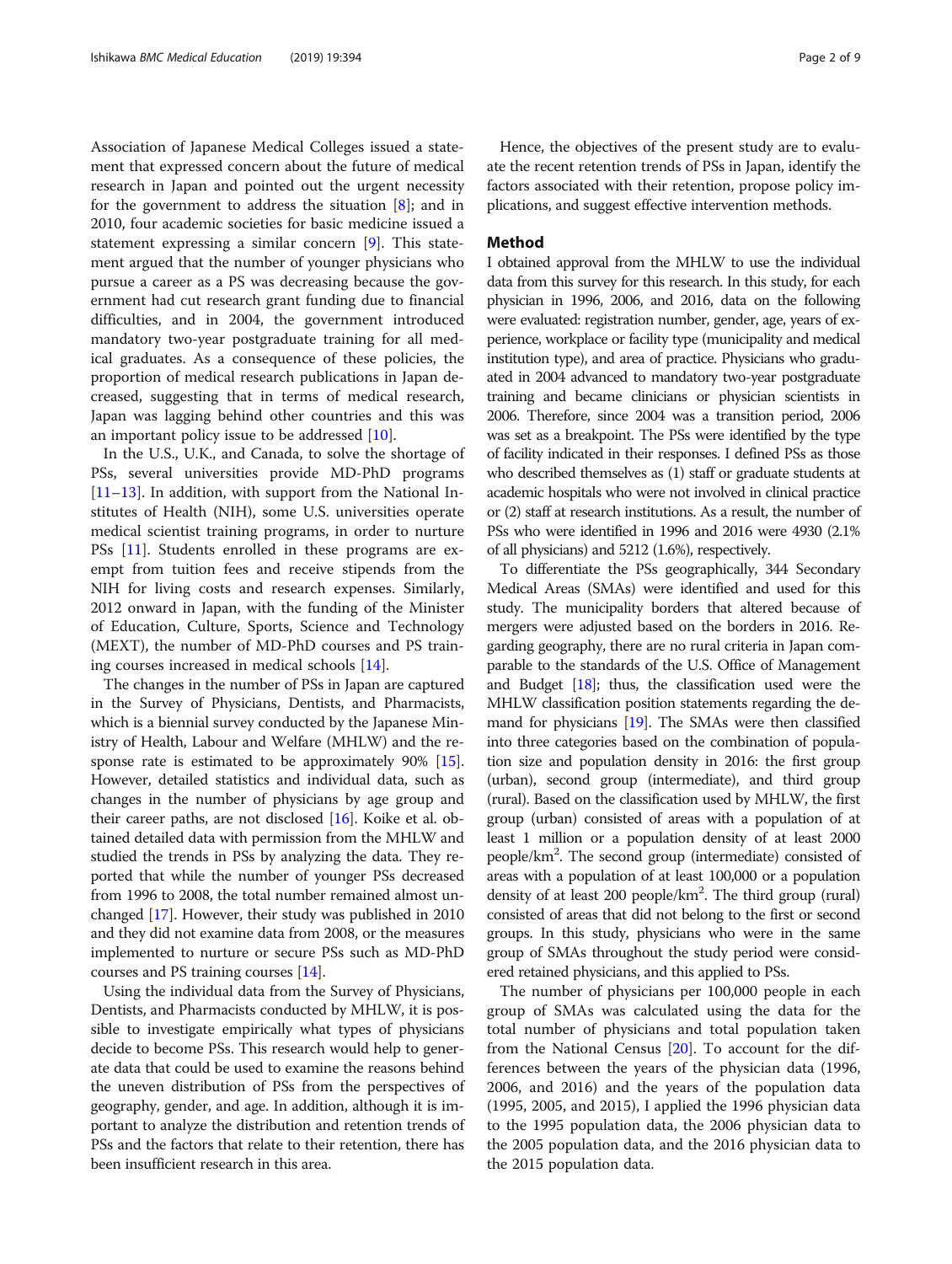To analyze the date, first, I verified the distribution of PSs and the ratio of PSs per 100,000 residents by geographic area for 1996, 2006, and 2016 (Fig. 1). Next, I described the demographic and professional characteristics of the PSs in 1996, 2006, and 2016 (Table [1\)](#page-3-0). I analyzed data from 2006 to compare the data before and after the introduction of the postgraduate mandatory training system. I then established a cohort dataset using the physician registration numbers. For the data from 1996 to 2016, I calculated the retention rate every 2 years and analyzed this trend. From this, the annual retention rates were obtained by calculating the square root of the biannual rates (Table [2\)](#page-3-0).

To identify the factors associated with retention in 2006 and 2016, a multivariable logistic regression analysis was conducted for respondents who identified themselves as PSs in 1996 and 2006 (Table [3\)](#page-4-0). Continuation as a PS after 10 years was a dependent variable and gender, years of experience, qualified as a physician over 30 years of age (i.e., more than 5 years of experience predicted by graduation at age 25 after having entered medical college directly from high school), and workplace (geographic area) were independent variables.

In addition, I analyzed the types of institutions and specialties of the PSs who changed their career between 1996 and 2006 and between 2006 and 2016 (Figs. [2](#page-5-0) and [3\)](#page-5-0). Finally, I verified the types of specialty certificates held by PSs as of 2016 (Table [4](#page-6-0)).

For the statistical analyses, P-values of less than 0.05 were considered significant, and STATA 15.1 was used for all statistical analyses.

## Results

Figure 1 illustrates the distribution of PSs in Japan in 1996, 2006, and 2016. The number of PSs in 1996, 2006, and 2016 were 4930 (2.1% of all physicians), 5319 (1.9%), and 5212 (1.6%), respectively. The number of PSs increased from 4930 to 5212 by 6% during this period, although the percentage of physicians who were PSs decreased from 2.1 to 1.6%. Based on the rural criterion, between 1996 and 2016, the number of urban PSs increased by 18% whereas the number of rural PSs increased by 195%; thus, the urban versus rural differential decreased, although the number of rural PSs remained relatively small.

Table [1](#page-3-0) presents the characteristics of PSs in 1996, 2006, and 2016. It should be noted that the number of PSs aged 39 years or younger decreased to 1168 (48%), between 1996 and 2016, while the number of PSs aged between 55 to 69 greatly increased to 1917 (91%) in the same period. Thus, the aging of PSs has advanced. The number of female PSs increased 1.9-fold between 1996 and 2016, and this led to the proportion of female PSs increasing from 9.9 to 17.9%.

The annual retention rates were calculated, and they are presented in Table [2.](#page-3-0) The proportion of PSs who remained in the same agency from 2014 to 2016 was 75.5%; this change is representative of general retention during the 1996–2016 period, which decreased from 75.6 to 75.5%.

Among younger PSs with 1–14 years of experience, the retention rates were relatively low, decreasing from 71.1% in 1996 to 69.3% in 2014. However, among older PSs with over 45 years of experience, the retention rates were also relatively low, increasing from 69.5% in 1996 to 69.9% in 2014. The ratios of those who did not report their PSs profession 2 years later (no-report ratio) ranged between 12.3% (1998) and 11.5% (2016), demonstrating no significant differences between the surveys.

Of the PSs in 1996, there was data available for 3827 in 2006, and 1780 still worked as PSs in 2006. Similarly, of the PSs in 2006, there was data available for 4285 in 2016, and 2023 still worked as PSs in 2016. The logistic regression analysis illustrated in Table [3](#page-4-0) indicates that the odds

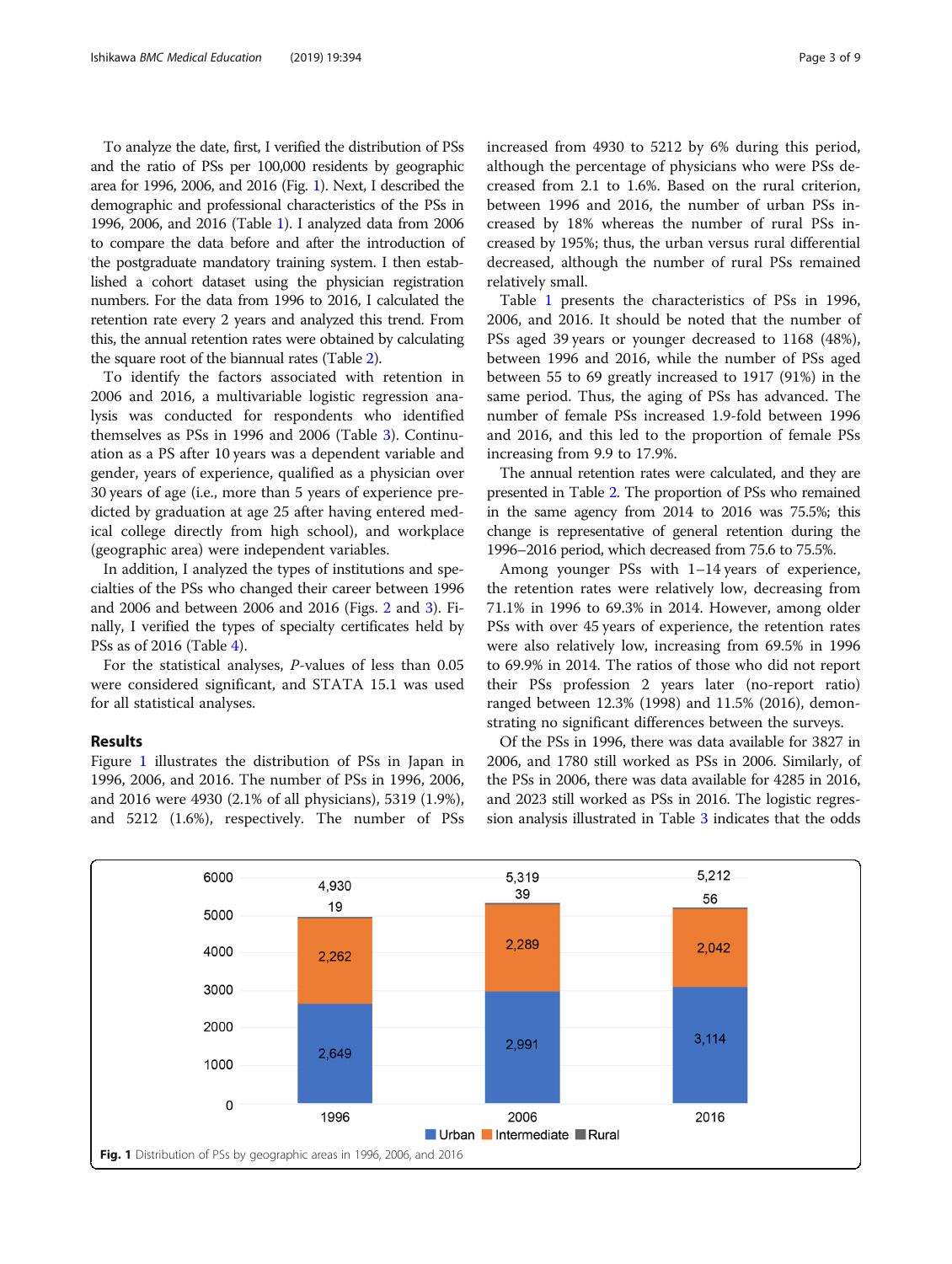|                                                                  | 1996 Survey |       | 2006 Survey |       | 2016 Survey |       |  |
|------------------------------------------------------------------|-------------|-------|-------------|-------|-------------|-------|--|
| Total of subjects, n                                             | 4930        |       |             | 5319  |             | 5212  |  |
| % of all physicians                                              | 2.1%        |       | 1.9%        |       | 1.6%        |       |  |
| Sex, n, %                                                        |             |       |             |       |             |       |  |
| Male                                                             | 4441        | 90.1% | 4591        | 86.3% | 4280        | 82.1% |  |
| Female                                                           | 489         | 9.9%  | 728         | 13.7% | 932         | 17.9% |  |
| Age, n, %                                                        |             |       |             |       |             |       |  |
| ≦39                                                              | 2207        | 44.8% | 1671        | 31.4% | 1168        | 22.4% |  |
| $40 - 54$                                                        | 1616        | 32.8% | 2352        | 44.2% | 1958        | 37.6% |  |
| $55 - 69$                                                        | 1005        | 20.4% | 1114        | 20.9% | 1917        | 36.8% |  |
| $\geq 70$                                                        | 102         | 2.1%  | 182         | 3.4%  | 169         | 3.2%  |  |
| Years of experience, n, %                                        |             |       |             |       |             |       |  |
| $0 - 14$                                                         | 2215        | 44.9% | 1682        | 31.6% | 1187        | 22.8% |  |
| $15 - 29$                                                        | 1701        | 34.5% | 2358        | 44.3% | 1917        | 36.8% |  |
| $30 - 44$                                                        | 913         | 18.5% | 1120        | 21.1% | 1906        | 36.6% |  |
| $\geq 45$                                                        | 101         | 2.0%  | 159         | 3.0%  | 202         | 3.9%  |  |
| Qualification as a physician at age under or over 30 years, n, % |             |       |             |       |             |       |  |
| $<$ 30                                                           | 3825        | 77.6% | 4150        | 78.0% | 4043        | 77.6% |  |
| $\geq$ 30                                                        | 1105        | 22.4% | 1169        | 22.0% | 1169        | 22.4% |  |
| Workplace, n, %                                                  |             |       |             |       |             |       |  |
| Urban                                                            | 2649        | 53.7% | 2991        | 56.2% | 3114        | 59.7% |  |
| Intermediate                                                     | 2262        | 45.9% | 2289        | 43.0% | 2042        | 39.2% |  |
| Rural                                                            | 19          | 0.4%  | 39          | 0.7%  | 56          | 1.1%  |  |

of continuing to practice as a PS were significantly higher among females and among those who had been registered as a physician for 15 to 29 years (reference: 0 to 14 years, OR: 3.48, 95% CI: 3.00–4.02 for 1996–2006 cohort and OR: 3.48, 95% CI: 3.00–4.02 for 2006–2016 cohort). In the

#### Table 2 Retention rate among PSs

1996–2006 cohort, the odds of continuing to practice as a PS were significantly lower among those with 30 to 44 years of experience (reference: 0 to 14 years, OR: 0.76, 95% CI: 0.53–0.68) and those who had qualified as physicians for over 30 years old (reference: qualified as physicians under 30 years old, OR: 0.52, 95% CI: 0.41–0.66). Additionally, in the 2006–2016 cohort, the odds of continuing to practice as a PS were significantly lower among those with 45 or more years of experience (reference: 0 to 14 years, OR: 0.38, 95% CI: 0.17–0.86). There was no significant relationship between the intention of continuing to practice as a PS and gender or workplace.

Figure [2](#page-5-0) illustrates the details of the institutions of the PSs who changed their career between 1996 and 2006 and between 2006 and 2016. From this, it is evident that most of the PSs who changed their career worked for hospitals and clinics.

Figure [3](#page-5-0) illustrates the details of the specialties of the PSs who changed their career between 1996 and 2006 and between 2006 and 2016. After the PSs changed their careers, internists were their most common new specialty, but pathology and psychiatry were also relatively popular fields.

Table [4](#page-6-0) illustrates the specialty certificates of physicians working as PSs in 2016. A total of 2664, accounting for 51.1% of the 5212 PSs did not hold a specialist qualification. Most of the PSs qualified as internists, followed by pathologists, pediatricians, psychiatrists, and cardiologists. There were no data for specialists in 1996 and 2006 because the data collection was initiated in 2010.

# Discussion

# Result of statistics regarding the distribution and retention rates of physician scientists

From 1996 to 2016, the number of PSs in Japan slightly increased, and the number of younger PSs continued to

|                                                            | Period and number observed |               |                  |                  |                  |                  |                  |                  |                  |                 |
|------------------------------------------------------------|----------------------------|---------------|------------------|------------------|------------------|------------------|------------------|------------------|------------------|-----------------|
|                                                            | 1996-<br>1998              | 1998-<br>2000 | $2000 -$<br>2002 | $2002 -$<br>2004 | $2004 -$<br>2006 | $2006 -$<br>2008 | $2008 -$<br>2010 | $2010 -$<br>2012 | $2012 -$<br>2014 | $2014-$<br>2016 |
| Number of baseline, n                                      | 4930                       | 5269          | 5393             | 5327             | 5255             | 5319             | 5223             | 5265             | 5075             | 4998            |
| Still working as PSs, n (%)                                | 3208                       | 3270          | 3258             | 3157             | 3112             | 3221             | 3345             | 3324             | 3280             | 3243            |
| Change in area of practice, n<br>$(\% )$                   | 1118                       | 1213          | 1289             | 1353             | 1511             | 1382             | 1296             | 1365             | 1185             | 1182            |
| No report, n (%)                                           | 604                        | 786           | 846              | 817              | 632              | 716              | 582              | 576              | 610              | 573             |
| Estimated annual retention<br>rate, %                      | 75.6%                      | 74.4%         | 73.8%            | 73.3%            | 73.3%            | 73.8%            | 75.2%            | 74.8%            | 75.4%            | 75.5%           |
| Retention rate by year since registration as a physician % |                            |               |                  |                  |                  |                  |                  |                  |                  |                 |
| $0 - 14$                                                   | 71.1%                      | 70.6%         | 69.8%            | 69.3%            | 69.2%            | 69.3%            | 69.3%            | 69.2%            | 69.4%            | 69.3%           |
| $15 - 29$                                                  | 84.5%                      | 82.9%         | 82.0%            | 81.6%            | 79.9%            | 80.4%            | 81.4%            | 80.1%            | 80.0%            | 81.8%           |
| $30 - 44$                                                  | 77.6%                      | 74.4%         | 75.1%            | 76.6%            | 76.7%            | 75.9%            | 79.2%            | 78.1%            | 78.4%            | 78.0%           |
| $\geq 45$                                                  | 69.5%                      | 69.2%         | 69.4%            | 69.3%            | 70.6%            | 69.6%            | 69.9%            | 69.7%            | 70.0%            | 69.9%           |

<span id="page-3-0"></span>Table 1 Demographic and professional characteristics of PSs in 1996, 2006, and 2016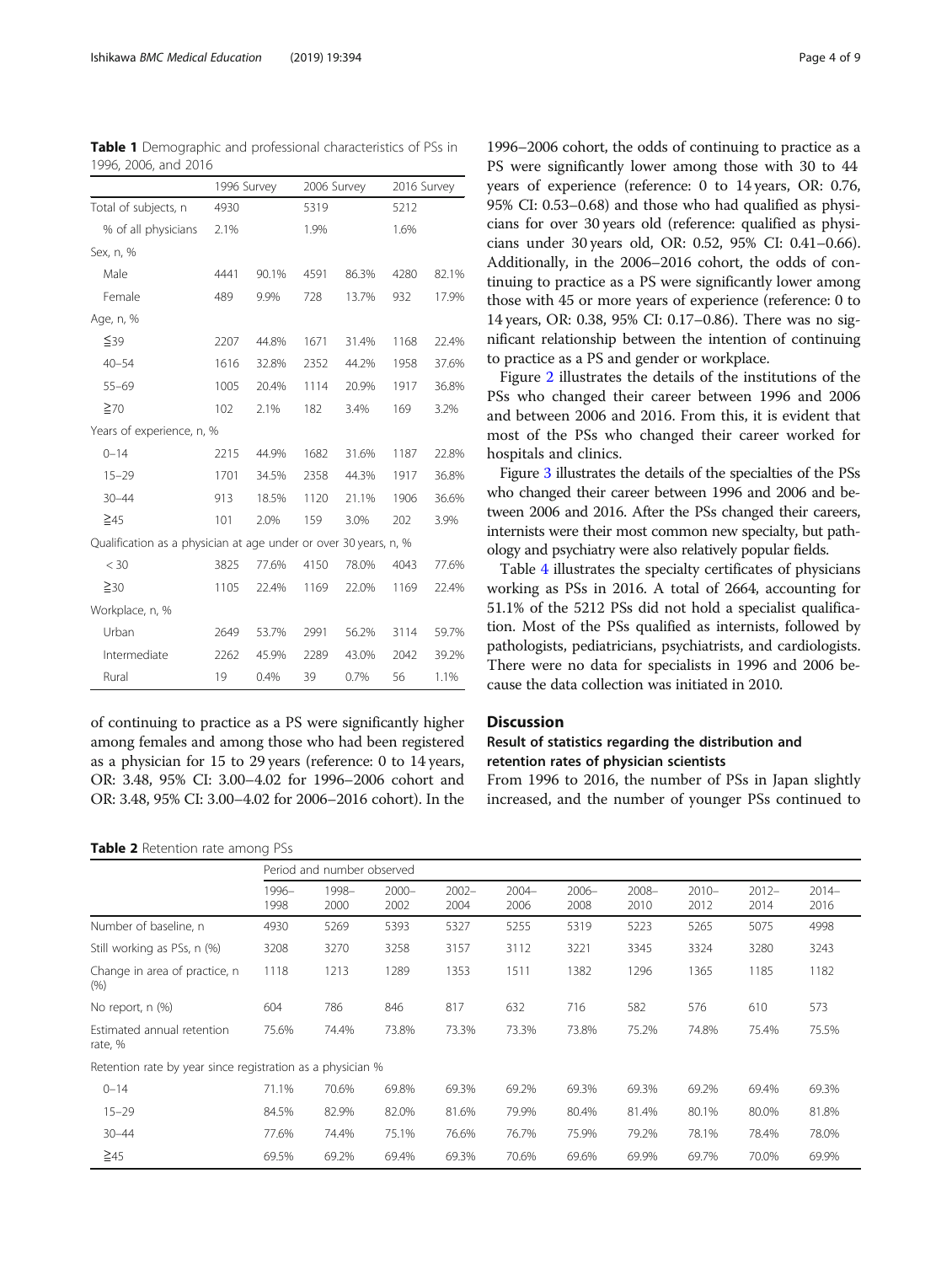|                                            | OR   | 95% CI        | P-value |
|--------------------------------------------|------|---------------|---------|
| 1996-2006 cohort                           |      |               |         |
| Sex                                        |      |               |         |
| Male                                       |      | Reference     |         |
| Female                                     | 0.91 | $0.72 - 1.14$ | 0.41    |
| Years of experience                        |      |               |         |
| $0 - 14$                                   |      | Reference     |         |
| $15 - 29**$                                | 3.48 | $3.00 - 4.02$ | < 0.01  |
| $30 - 44**$                                | 0.52 | $0.41 - 0.66$ | < 0.01  |
| $\geq 45$                                  | 0.49 | $0.20 - 1.22$ | 0.13    |
| Qualified as a physician over 30 years old |      |               |         |
| No                                         |      | Reference     |         |
| Yes                                        | 0.76 | $0.53 - 0.68$ | < 0.01  |
| Workplace                                  |      |               |         |
| Urban                                      |      | Reference     |         |
| Intermediate                               | 1.09 | $0.95 - 1.25$ | 0.20    |
| Rural                                      | 0.88 | $0.30 - 2.60$ | 0.82    |
| 2006-2016 cohort                           |      |               |         |
| Sex                                        |      |               |         |
| Male                                       |      | Reference     |         |
| Female                                     | 0.99 | $0.82 - 1.20$ | 0.91    |
| Years of experience                        |      |               |         |
| $0 - 14$                                   |      | Reference     |         |
| $15 - 29**$                                | 5.00 | $4.32 - 5.79$ | < 0.01  |
| $30 - 44$                                  | 0.95 | $0.77 - 1.16$ | 0.60    |
| $\geq 45*$                                 | 0.38 | $0.17 - 0.86$ | 0.02    |
| Qualified as a physician over 30 years old |      |               |         |
| <b>No</b>                                  |      | Reference     |         |
| Yes                                        | 1.00 | $0.86 - 1.18$ | 0.95    |
| Workplace                                  |      |               |         |
| Urban                                      |      | Reference     |         |
| Intermediate                               | 1.09 | $0.96 - 1.25$ | 0.19    |
| Rural                                      | 1.46 | $0.60 - 3.55$ | 0.40    |

<span id="page-4-0"></span>Table 3 Logistic regression analysis of physicians in 1996 and

\*  $p < 0.05$ , \*\*  $p < 0.01$ 

decrease. This indicates that the trends up until 2008 demonstrated in the preceding study mentioned above have continued [\[16\]](#page-7-0). Also, from 2006, the number of female PSs and PSs aged 55 years or older have also increased. If this pattern continues, the number of PSs is likely to decrease further as more senior PSs resign because a large number of universities in Japan set a mandatory retirement age of 65 [\[21\]](#page-7-0). Therefore, this is an important political issue that is yet to be resolved.

The present study demonstrated that, in general, the annual retention rate among PSs was low compared to other physicians. For emergency medicine and rehabilitation, it has been demonstrated that physicians have low retention rates [\[15\]](#page-7-0). These low retention rates indicate that some PSs engage in short-term careers for research activities and then return to clinical practice.

Having 15 to 29 years of experience was identified as positively influencing a physicians' choice to continue working as a PS. This may be because these PSs have accumulated a certain amount of career experience and are working in stable, tenured, and permanent positions, while the career path for younger PSs is uncertain [[5](#page-7-0), [6\]](#page-7-0). Meanwhile, no significant relationship was observed between the intention of continuing to practice as a PS and other variables such as gender and workplace.

# A decrease in the number of younger physician scientists

There are two issues in relation to the decrease in the number of younger PSs: first, few younger physicians become PSs; and second, the retention rate of younger PSs is low. The commencement of the mandatory, twoyear residency training system in 2004 gave rise to the first issue, as younger physicians are now required to spend 2 years training prior to becoming PSs [\[9](#page-7-0)]. However, this is not a complete explanation because, after 2006, the number of younger physicians decreased. For younger physicians and medical students, early exposure to certain professions has a significant impact on their selected area of specialization [[22\]](#page-7-0) A possible reason might be that medical students who were originally considering pursuing a career as a PS changed their mind because they became interested in clinical medicine during their clinical training.

In addition, after the introduction of the mandatory residency training system in 2004, the proportion of physicians who underwent postgraduate training at a university hospital decreased from 72.5 to 44.7% between 2003 and 2004. Accompanying this, an increasing number of physicians are building careers without having a connection to a university [[23](#page-7-0)], and university hospital departments currently have a weaker impact on physician careers. This has caused a decrease in the number of physicians enrolled in PhD courses and en-gaged in research [[24\]](#page-7-0). Moreover, research budgets and the number of related positions have also reduced [[9\]](#page-7-0). It is assumed that, as in the case of the U.S., younger physicians tend to avoid pursuing a career as a PS because of the uncertainty of this field [\[5](#page-7-0), [6\]](#page-7-0).

Since 2000, the retention rates of younger PSs has remained low, between 65 and 69%, and many physicians who left their PS job started working in hospitals. It has been pointed out that the shortage of teaching staff for basic medicine who have a clinical background affects medical education [\[24](#page-7-0)]. A large number of newly created medical schools in the 1970s [[25\]](#page-7-0) contributed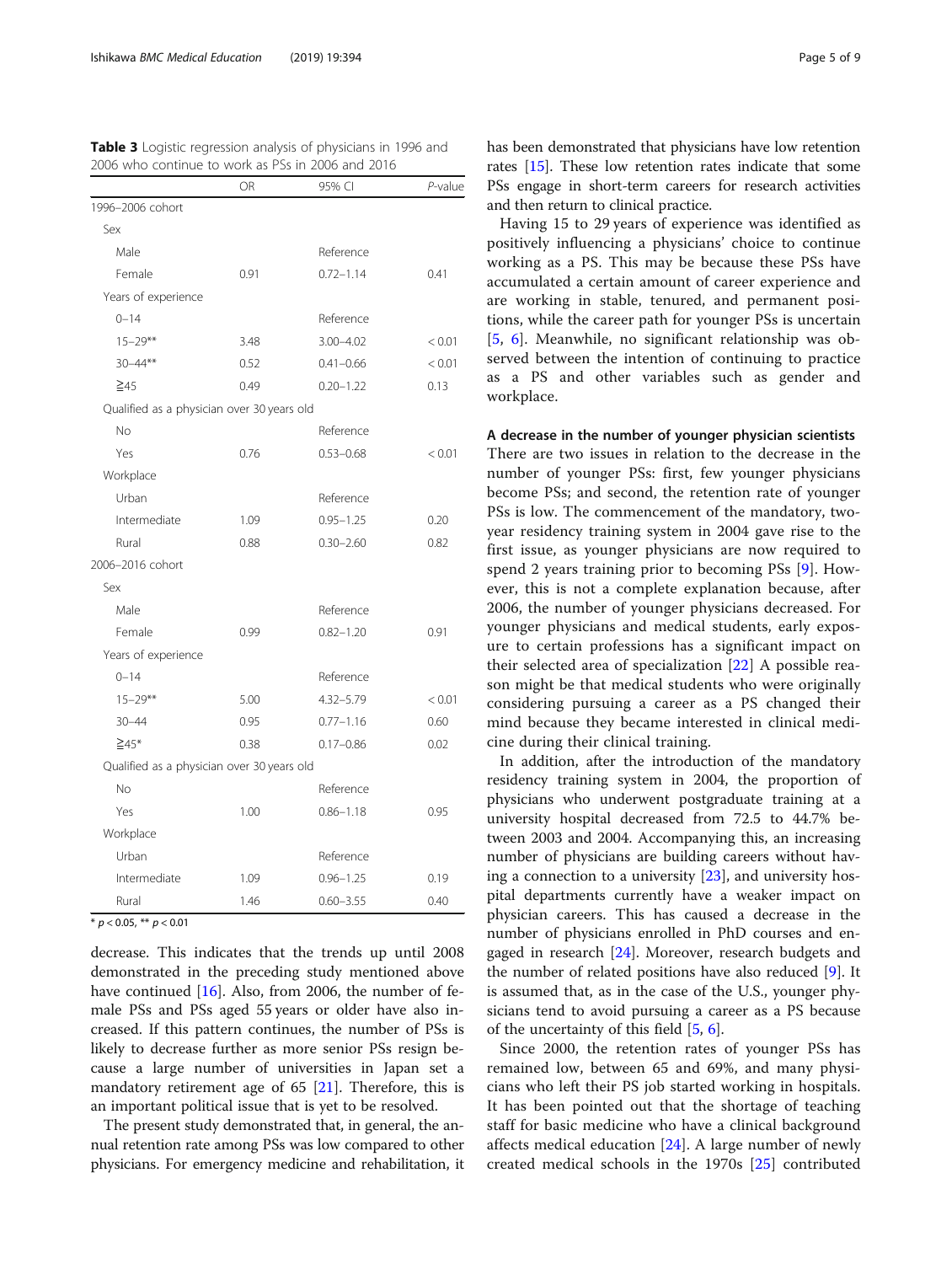<span id="page-5-0"></span>

to an increase in the number of basic medicine-related positions in medical schools at that time, and subsequently, this might be the reason for the increase in the number of PSs aged 55 years or older. In recent years, a large number of professors in basic medicine are PSs. However, the proportion of PSs in associate professor and similar positions has significantly decreased as few younger physicians engage in basic medicine.

While the number of female physicians has increased, the proportion of female PSs relative to the total number of PSs was 17.9% in 2016, which is lower than that of overall female physicians (21.1%) relative to the total number of physicians. The proportion of male PSs has continued to be relatively high, suggesting a persistent male-dominant tendency [[1](#page-7-0)] in this area as well.

# Policy suggestions for the recruitment of physician scientists

A decrease in the number of younger PSs is a global issue. Recent proposals to address this issue in the U.S. [[26](#page-7-0), [27](#page-7-0)] suggest the following: the period required for students to become independent researchers is shortened; diversity in training programs are guaranteed; the number of students enrolled in diversity in training programs is increased; academia takes the lead in setting up PS career development offices, in order to secure PSs and provide career support to PS candidates; and a new system for procuring funding from the industry is developed.

In Japan, since the proposal statements by the Association of Japanese Medical Colleges [\[8\]](#page-7-0) and academic societies for basic medicine mentioned above were issued

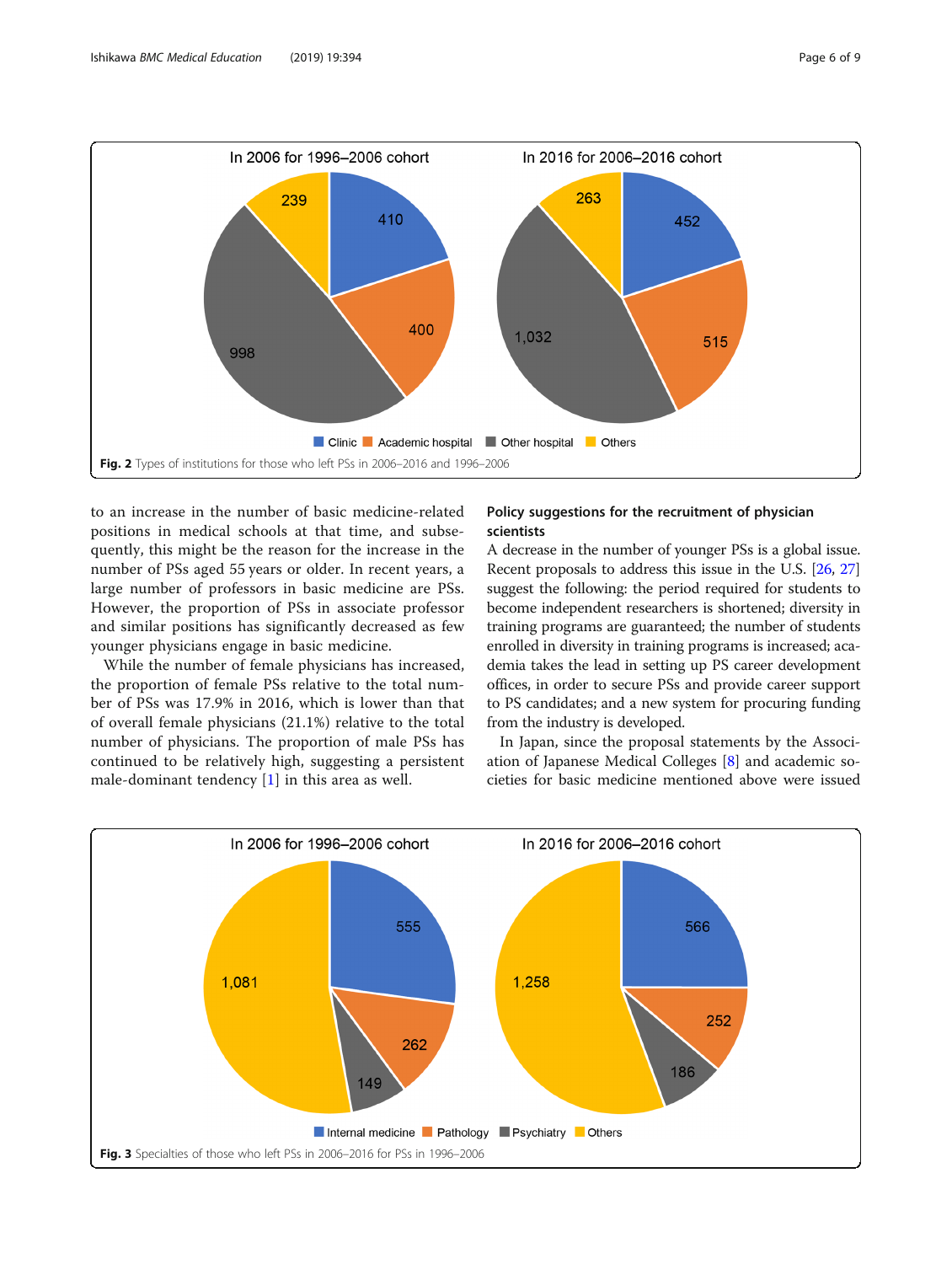<span id="page-6-0"></span>Table 4 Types of specialty certificates held by PSs as of 2016

| Total             | 5212 | 100.0% |
|-------------------|------|--------|
| No certificate    | 2664 | 51.1%  |
| Internal medicine | 403  | 7.7%   |
| Pathology         | 345  | 6.6%   |
| Pediatrics        | 270  | 5.2%   |
| Psychiatry        | 193  | 3.7%   |
| Others            | 1337 | 25.7%  |

[[9\]](#page-7-0), from 2011 onwards MEXT developed MD-PhD courses and postgraduate PS training courses in medical schools across Japan, intending to facilitate PS training [[14\]](#page-7-0). The Plan for Facilitating Medical Research and Development announced in 2014 states that in order to make continuous progress in medical research and development, it is necessary to strengthen basic research so that innovation is constantly generated [[28\]](#page-8-0). In line with this, MEXT increased the number of enrollments in medical schools that have set up MD-PhD courses and agreed to provide financial support to these educational organizations. The Ministry also set up the Program for Nurturing Physicians in Basic Research, to build a collaboration system between medical colleges for nurturing physicians specializing in basic research. The program also has the aims of facilitating human resources exchanges both within and outside Japan and building career paths for physicians engaging in basic research (employment in international organizations and research institutions, and securing tenure positions). However, a budget of only 1 million dollars was allocated to the Program in 2017, and from among 80 medical schools in Japan, 39 have set up MD-PhD courses. Considering the current shortage of younger PSs, these efforts may have not yet generated sufficient achievements.

The salaries of PSs in Japan are lower than those of physicians working in health care organizations [\[29](#page-8-0)]. Moreover, it has been pointed out that certain universities illegally require physicians undertaking PhD courses to provide clinical practice without compensating them for these activities [[30\]](#page-8-0). A low salary for young PSs can be a major cause of PS shortages.

More research is required regarding the reasons for the different career choices that physicians make, and further action is required to keep PSs from leaving their careers. A system that facilitates the smooth transition between clinical practice and medical research could help maintain PS human resources.

## Limitation and strength

This study has several limitations. First, the workplace was self-reported; subsequently, misclassification may have occurred. Second, I could not acquire data to distinguish part-time PSs. Third, this study did not differentiate staff

from postgraduate students due to the limitations of the questionnaire. Fourth, this study was only concerned with association and could not ascertain causality. The use of interviews and questionnaires could facilitate more comprehensive research. Fifth, in this study, SMAs were classified into three categories based on population and population density. Thus, the results might change if the classification method were to change. Sixth, because the study is based on secondary use of national survey data, it is too less variables in the regression models might affect the robustness of the model.

The strength of the present study is that it used the individual data of the national census; therefore, the sample size was large and the capture rate was high. While there is insufficient information on the distribution and retention trends of PSs, the present study provided information that may contribute to investigations into the circumstances of PSs and measures for securing these physicians in the future.

# Conclusion

This study demonstrated the following: the number of PSs has only slightly increased, compared to the number of overall physicians; if the decreasing tendency in the number of younger PSs is not addressed, the total number of PSs will drastically decrease in the future. The Japanese government has implemented various measures to address the decrease in younger PSs, such as setting up MD-PhD courses, but these measures have not been sufficiently effective.

In order to secure a stable number of PSs, it is important to consider various measures that take into account similar discussions and policies in the U.S. and other countries. The possible measures include increasing opportunities for medical students and younger physicians to understand the role of PSs and the benefit of working as a PS, providing career paths for PSs and securing PS positions, and increasing compensation for PSs.

#### Policy suggestions

Subsequently, based on the results of the present study, what follows provides recommendations for increasing and retaining the number of PSs from three perspectives.

First, it is important to increase the exposure of younger physicians to PS as a career as well as the benefits of working as a PS by increasing the number of universities that have MD-PhD courses and the number of enrollments in these courses. Providing undergraduate and postgraduate research practice sessions and internship programs can also increase this exposure. Additionally, it may be worth setting up an office in each university with a specific focus on PS as a career for younger physicians.

Second, it is necessary to consider measures, such as improving PS positions, extending employment contracts for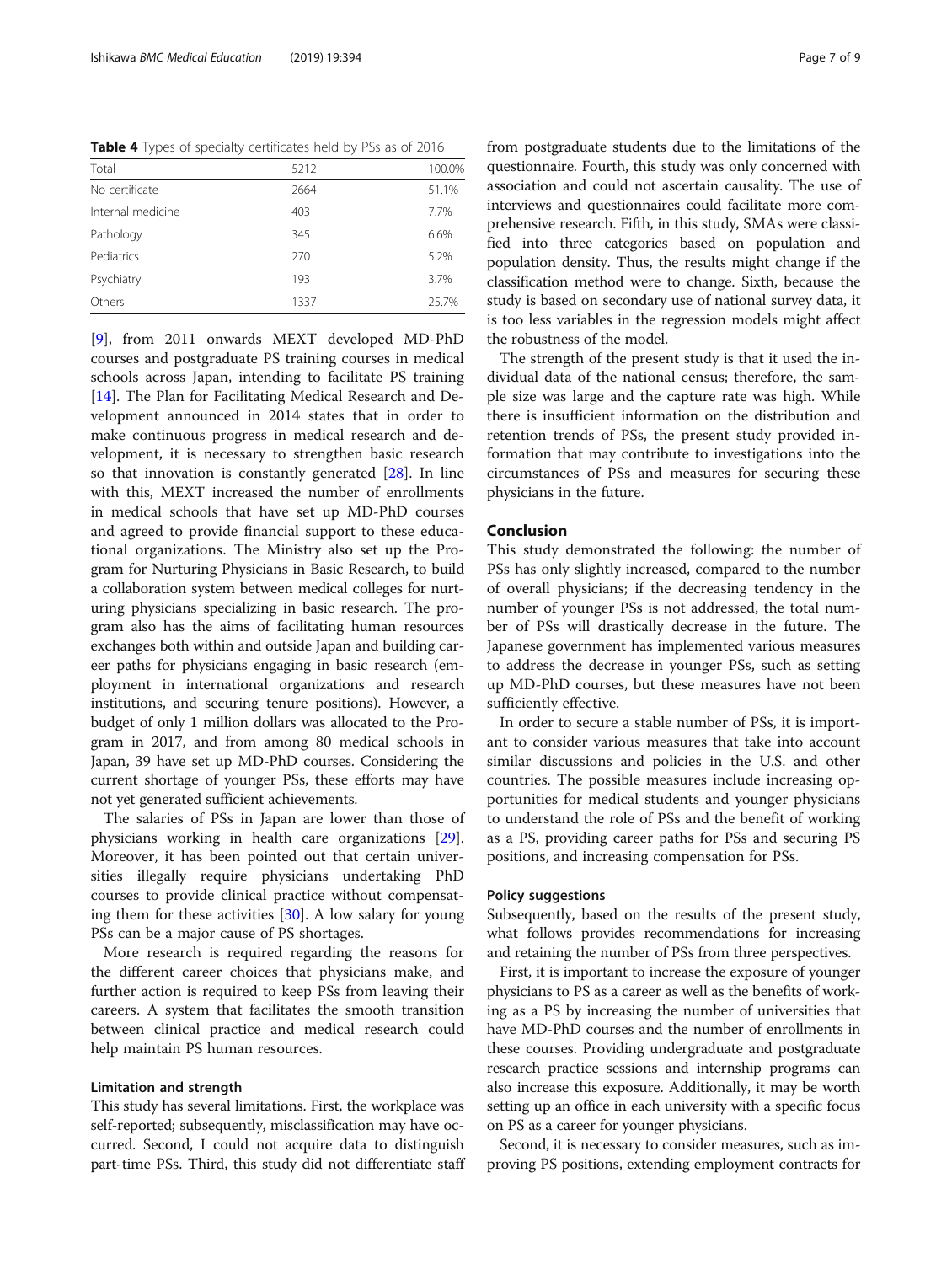<span id="page-7-0"></span>PSs, and shortening training periods, by understanding PSs' situations and requirements in detail. The issue of securing various career paths for PSs is also worth considering; this would include developing human resources networking as well as cross-appointment systems with research institutions and private companies both within and outside Japan, and re-employing retired PSs.

Third, PS compensation should be reviewed and, if necessary, increased. It might be effective to improve scholarship programs for undergraduate and postgraduate medical students. It might also be effective to use national research funding for human resources expenses, although doing so is not currently permitted by the government. Additionally, increasing operational efficiency by shifting administrative tasks from researchers to nonresearchers so that researchers can spend less time on non-research-related work is recommended.

#### Abbreviations

MEXT: Minister of Education, Culture, Sports, Science and Technology; MHLW: Ministry of Health, Labour and Welfare; NIH: National Institute of Health; PSs: Physician-scientists; SMAs: Secondary Medical Areas

#### Acknowledgements

Not applicable.

#### Authors' contributions

MI conceived the study, performed the analysis, and drafted the manuscript. The author read and approved the final manuscript.

#### Funding

This research received no specific grant from any funding agency in the public, commercial, or not-for-profit sectors.

#### Availability of data and materials

Not applicable.

#### Ethics approval and consent to participate

This study was approved by the institutional review board of the Harvard T.H. Chan School of Public Health (No. 18–1422).

#### Consent for publication

Not applicable.

#### Competing interests

The author declares that he has no competing interests

## Received: 24 June 2019 Accepted: 15 October 2019 Published online: 28 October 2019

#### References

- 1. Daye D, Patel CB, Ahn J, Nguyen FT. Challenges and opportunities for reinvigorating the physician-scientist pipeline. J Clin Invest. 2015;125:883–7.
- 2. Kosik RO, Tran DT, Fan AP, Mandell GA, Tarng DC, Hsu HS, et al. Physician scientist training in the United States: a survey of the current literature. Eval Health Prof. 2016;39:3–20.
- 3. Deligiannidis KM. The physician-scientist workforce in the United States. Acta Psychiatr Scand. 2015;132:317–8.
- 4. Furuya H, Brenner D, Rosser CJ. On the brink of extinction: the future of translational physician-scientists in the United States. J Transl Med. 2017;15:88.
- 5. Ballios BG, Rosenblum ND. Challenges facing physician-scientist trainees: a survey of trainees in Canada's largest undergraduate and postgraduate programs in a single Centre. Clin Invest Med. 2014;37:E268–83.
- 6. Morel PA, Ross G. The physician-scientist: balancing clinical and research duties. Nat Immunol. 2014;15:1092–4.
- 7. National Institutes of Health (NIH). Physician-scientist workforce (PSW) working group report. 2014. Bethesda: National Institutes of Health, US; 2014. [http://acd.od.nih.gov/reports/PSW\\_Report\\_ACD\\_06042014.pdf.](http://acd.od.nih.gov/reports/PSW_Report_ACD_06042014.pdf) Accessed 5 Mar 2019
- 8. Association of Japanese Medical Colleges. Demand for future medical education, medical research, and health policies. [今後の医学教育 医学 研究 医療政策に対する要望 全国医学部長病院長会議]. Tokyo: Association of Japanese Medical Colleges; 2009. [https://www.ajmc.jp/](https://www.ajmc.jp/pdf/21.10.5youbou.pdf) [pdf/21.10.5youbou.pdf.](https://www.ajmc.jp/pdf/21.10.5youbou.pdf) Accessed 1 Mar 2019
- 9. Physiological Society of Japan; Japanese Association of Anatomists; Japanese Biochemical Society; Japanese Pharmacological Society. Petition to the government and ruling party on basic medical education and activation of medical research [基礎医学教育 研究の活性化に対する要望書]. Tokyo: Physiological Society of Japan; Japanese Association of Anatomists; Japanese Biochemical Society; Japanese Pharmacological Society; 2019. [http://www.jbsoc.or.jp/download/news\\_100405.pdf](http://www.jbsoc.or.jp/download/news_100405.pdf). Accessed 1 Mar 2019
- 10. Fuyuno I. What price will science pay for austerity? Nature. 2017;543:S10–5.
- 11. National Institute of General Medical Sciences. Medical scientist training program. Bethesda: National Institutes of Health, US; 2015. [https://www.](https://www.nigms.nih.gov/Training/InstPredoc/Pages/PredocOverview-MSTP.aspx) [nigms.nih.gov/Training/InstPredoc/Pages/PredocOverview-MSTP.aspx.](https://www.nigms.nih.gov/Training/InstPredoc/Pages/PredocOverview-MSTP.aspx) Accessed 1 Mar 2019
- 12. Jones AA, Ng E, Deguise MO, Mak L, Ouyang B, Sivapragasam M, et al. MD/ PhD training in Canada: results from a national trainee and program director review. Clin Invest Med. 2016;39:E132–9.
- 13. Lemoine NR. The clinician-scientist: a rare breed under threat in a hostile environment. Dis Model Mech. 2008;1:2–4.
- 14. Ministry of Education, Culture, Sports, Science and Technology. Program for nurturing doctors in basic research. [基礎研究医養成活性化プログラム]. Ministry of Education, Culture, Sports, Science and Technology: Tokyo; 2011. [http://www.mext.go.jp/a\\_menu/koutou/iryou/1385091.htm](http://www.mext.go.jp/a_menu/koutou/iryou/1385091.htm). Accessed 1 Mar 2019
- 15. Shimada N, Kondo T. Estimation of actual report rates using data from the survey of physicians, dentists, and pharmacists. [Ishi-Shikaishi-Yakuzaishi chosa no kohyo data wo shiyou shita todokede ritsu no suikei]. Jpn J Public Health. 2004;51:117–32.
- 16. Ministry of Health, Labour and Welfare. Summary of results of the Survey of Physicians, Dentists, and Pharmacists in 2016. [医師 歯科医師 薬剤師調 査の概況]. Tokyo: Ministry of Health, Labour and Welfare; 2017. [https://www.](https://www.mhlw.go.jp/toukei/saikin/hw/ishi/16/dl/gaikyo.pdf) [mhlw.go.jp/toukei/saikin/hw/ishi/16/dl/gaikyo.pdf.](https://www.mhlw.go.jp/toukei/saikin/hw/ishi/16/dl/gaikyo.pdf) Accessed 1 Mar 2019
- 17. Koike S, Kodama T, Matsumoto S, Ide H, Yasunaga H, Imamura T, et al. Retention rate of physicians in public health administration agencies and their career paths in Japan. BMC Health Serv Res. 2010;10:101.
- 18. Ricketts TC, Johnson-Webb KD, Randolph RK. Populations and places in rural America. In: Ricketts TC, editor. Rural health in the United States. New York: Oxford University Press; 1999. p. 7–24.
- 19. Ministry of Health, Labour and Welfare. Second interim report of subcommittee on physicians. [医療従事者の需給に関する検討会 医師需 給分科会第2次中間取りまとめ]. Tokyo: Ministry of Health, Labour and Welfare; 2017. [https://www.mhlw.go.jp/stf/shingi2/0000188999.html.](https://www.mhlw.go.jp/stf/shingi2/0000188999.html) Accessed 1 Mar 2019
- 20. Statistics Bureau. National census. 1995, 2005, and 2015. [平成27年国勢調 査]. Tokyo: Statistics Bureau; 2015. [https://www.stat.go.jp/data/kokusei/2015/](https://www.stat.go.jp/data/kokusei/2015/index.html) [index.html.](https://www.stat.go.jp/data/kokusei/2015/index.html) Accessed 1 Mar 2019
- 21. Cyranoski D. Age wins as Tokyo revamps retirement rules. Nature. 2000;07:550.
- 22. Patel MS, Mowlds DS, Khalsa B, Foe-Parker JE, Rama A, Jafari F, et al. Early intervention to promote medical student interest in surgery and the surgical subspecialties. J Surg Educ. 2013;70:81–6.
- 23. Shimizu T. Shortage of basic medical researcher-Current situation and countermeasures. [基礎医学研究者不足の現状と対策]. Ministry of Education, Culture, Sports, Science and Technology: Tokyo; 2011. [http://](http://www.mext.go.jp/b_menu/shingi/chousa/koutou/043/siryo/__icsFiles/afieldfile/2011/04/05/1303702_1.pdf) [www.mext.go.jp/b\\_menu/shingi/chousa/koutou/043/siryo/\\_\\_icsFiles/](http://www.mext.go.jp/b_menu/shingi/chousa/koutou/043/siryo/__icsFiles/afieldfile/2011/04/05/1303702_1.pdf) [afieldfile/2011/04/05/1303702\\_1.pdf.](http://www.mext.go.jp/b_menu/shingi/chousa/koutou/043/siryo/__icsFiles/afieldfile/2011/04/05/1303702_1.pdf) Accessed 1 Mar 2019
- 24. Koike S, Ide H, Yasunaga H, Kodama T, Matsumoto S, Imamura T. Postgraduate training and career choices: an analysis of the National Physicians Survey in Japan. Med Educ. 2010;44:289–97.
- 25. Ushiba D. Trends of medical education in Japan. Med Educ. 1985;19:258–65.
- 26. Milewicz DM, Lorenz RG, Dermody TS, Brass LF. And the National Association of MD-PhD programs executive committee. Rescuing the physician-scientist workforce: the time for action is now. J Clin Invest. 2015;125:3742–7.
- 27. Salata RA, Geraci MW, Rockey DC, Blanchard M, Brown NJ, Cardinal LJ, et al. U.S. physician-scientist workforce in the 21st century: recommendations to attract and sustain the pipeline. Acad Med. 2018;93:565–73.